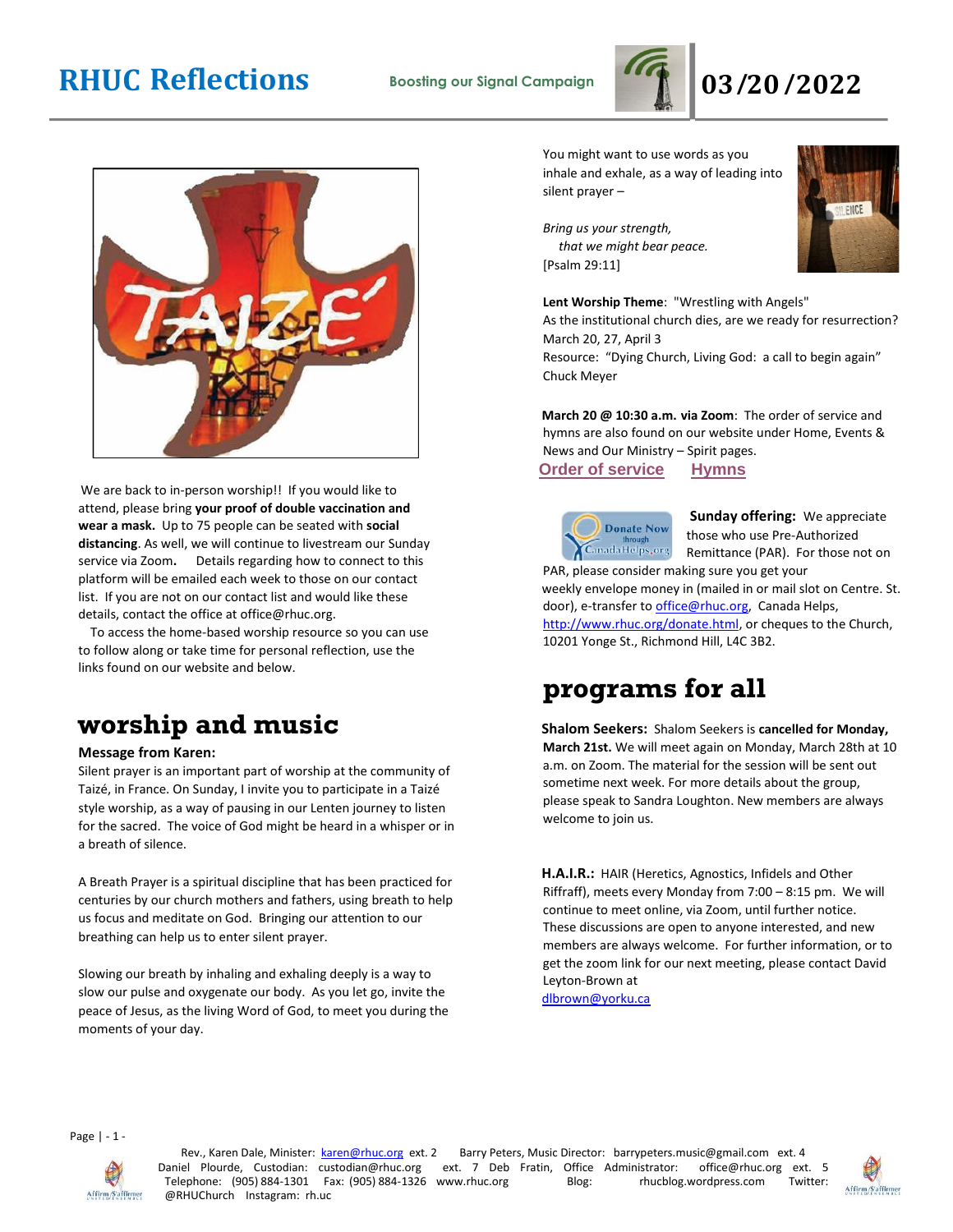# **RHUC Reflections Boosting our Signal Campaign 03/20/2022**



**RHUC Book Club**: Please join the RHUC Book Club on **Wednesday, March 30th at 4 p.m. on Zoom** to discuss **The Reading List** by Sara Nisha Adams. The Zoom link for the meeting will be sent out via e-mail the day before the meeting. New members are always welcome to try out the group. For more information, please speak to Sandra Loughton, Facilitator. church news

### **church news**

**Property:** Please note that the boiler has been repaired and the **heat is back on in the sanctuary**!

**Congregational Update:** The Annual Congregational Meeting will take place on **Sunday, April 3 at 2.00 pm via Zoom.** Come and celebrate the ministry of RHUC and hear about possible directions for the future. *Jane Wedlock, Board Chair* 

**Cash Cards**: The next order for cash cards will be **April 20.** This is an ongoing fundraiser for RHUC that gives  $1 - 10\%$  back to the church on your gas, grocery, restaurant, coffee or gift purchase!

### **outreach**

*Lenent Givings*

This year's donations are being directed to *The UN Refugee Agency of Canada.*

*"UNHCR is on the ground delivering aid to families who have been forced to flee their homes because of conflict in the Ukraine. Over 2 million refugees have fled the Ukraine since March 8th to neighbouring countries and the number is continuing to grow exponentially."*

What happens to your money when you donate to UNHCR Canada?

We pride ourselves on ensuring resources are used responsibly and efficiently to benefit displaced people around the world. That's why we can send **84% of every donation directly to uprooted families living in dire conditions, giving them hope for a brighter future. In addition, 10% goes to support the implementation of our programs around the world—with only 6% going towards management and administrative costs.** <https://www.unhcr.ca/our-work/where-your-money-goes/>



#### *From the United Church of Canada*

"We invite our communities of faith to continue to hold the people of the region in prayer. We also invite you to explore whether there is a Ukrainian Catholic church, Ukrainian Orthodox church, or Ukrainian community centre close to you to whom you might write a letter of concern and solidarity. We will continue to update this website and our social media channels with any developments."

We offer this prayer ... [https://united](https://united-church.ca/prayers/prayer-ukraine-church-scotland)[church.ca/prayers/prayer-ukraine-church-scotland](https://united-church.ca/prayers/prayer-ukraine-church-scotland)

#### *Period Pop-Ups Richmond Hill*

"McMaster University students Rita Audi and Meghna Varambally received a grant from TakingItGlobal's RisingYouth program to design and launch what they call Period Pop-Ups: a community-run pop-up pantry of feminine hygiene products made available free of charge to Hamilton residents who menstruate and may face financial hardship."

 Since the initial launch of Hamilton's Period Pop-Up other communities have reached out to these ladies to start their own, including right here in Richmond Hill @ Richmond Hill United!

 "Period Pop Ups Richmond Hill is a method of exchange between donors and community members struggling to afford basic menstrual products. During times like these, menstrual products have become secondary to other essentials, despite being a hygienic necessity. A public period pantry will give menstruators the ability to obtain the products that they need while feeling safe and comfortable. "

Items needed:

- pads
- tampons
- menstrual cups [\(https://divacup.com/](https://divacup.com/) )
- postpartum bleeding briefs
- for additional products see Amazon.ca wishlist [https://www.amazon.ca/hz/wishlist/ls/1T84T](https://www.amazon.ca/hz/wishlist/ls/1T84TKHDLCHFD?ref_=wl_share) KHDLCHFD?ref =wl\_share

Page | - 2 -



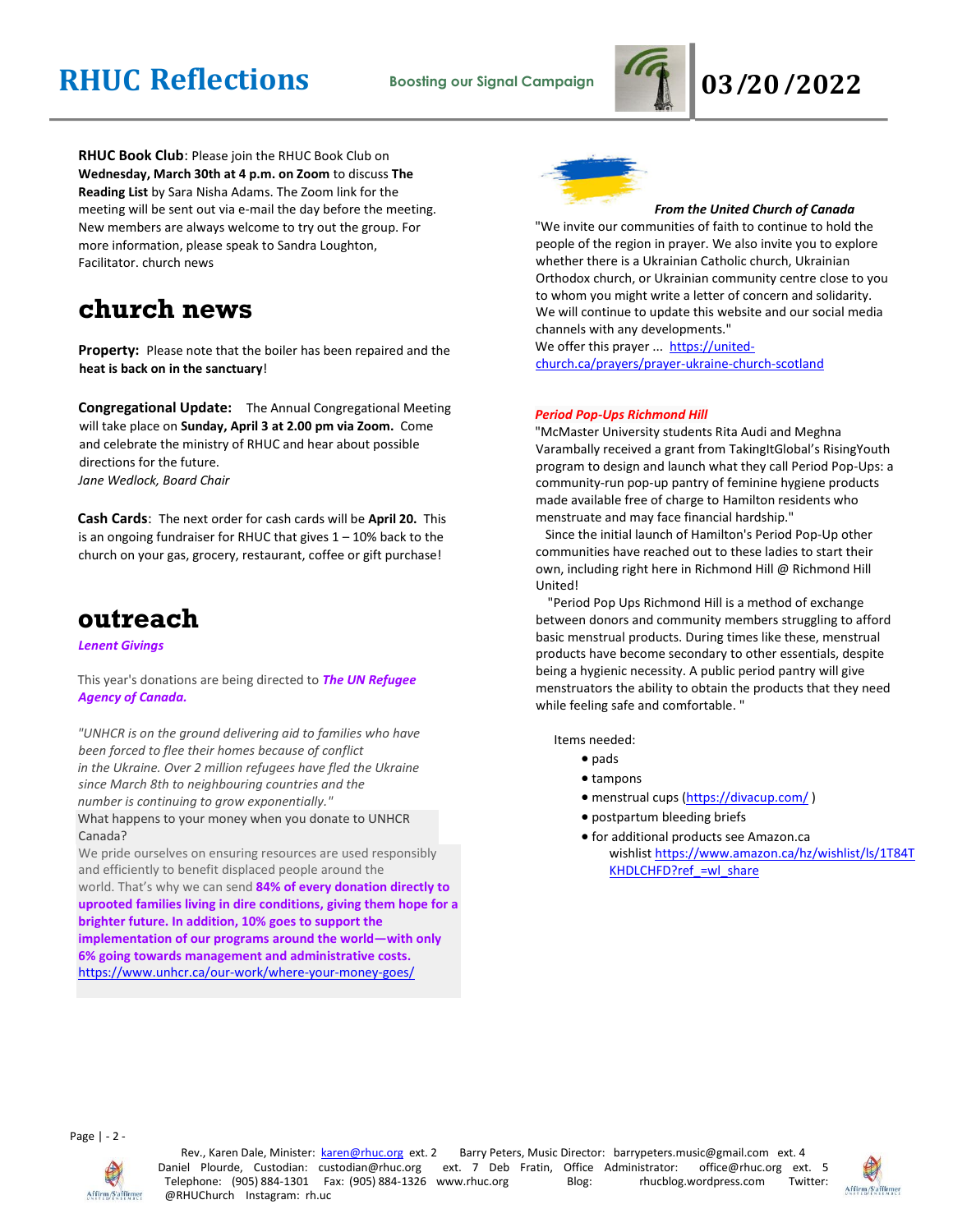# **RHUC Reflections Boosting our Signal Campaign 03/20/2022**





#### **Community**

#### **Richmond Hill Speaker Series**

There are so many benefits of lifelong learning. In these tumultuous times we believe it is important to stretch our thinking and be exposed to new ideas.

 It would have been great to be meeting back in person but we feel that too many of those who have attended the talks in the past would not yet be comfortable in a crowded room. We hope that this fall things will be different. But being virtual does allow those who don't live near to also partake.

#### So here is our lineup:

**April 7th**

**David Leyton-Brown:** *The Embattled Presidency and Beyond*

#### **April 14th**

**Allan Bartley:** *Ku Klux Klan in Canada*

#### **April 21st**

**Leah denBok:** *But I Can Still Do Something*

#### **April 28th**

**Mark Kozak-Holland:** *Lessons from the Project that Built, Launched and Sank the Titanic*

#### **May 5th**

**Daniel Black:** *A Strange and Secret Wartime Journey*

### **May 12th**

-

**Joanna Chiu:** *China Unbound*

The talks are at 10 am on consecutive Thursday mornings, starting April 7<sup>th</sup>. The cost is \$50 (+handling fee and tax) for the series. There are only series, not individual, tickets. The thought is that you'll discover new things. Visit the website Home | Richmond Hill [Speaker Series](https://www.richmondhillspeakerseries.ca/) to find out more about each speaker and what they are speaking about and order your ticket. Maybe you would like to have a friend over to watch the talk and Q&A with you? Maybe you'd just like to talk to them about it afterwards. The more the merrier!

**The Village of Richmond Hill BIA** and the Richmond Hill Board of Trade are having a **Spring Festival on Saturday, March 19, 2022 from 12:30 – 4:30 p.m.** This is a free event with music and dance performances, a business market of our businesses and some kids' activities. It will be fun. It is on the BIA's Facebook page

#### [https://www.facebook.com/richmondhillbia/photos/a.326592494](https://www.facebook.com/richmondhillbia/photos/a.326592494431953/1360630004361525/) [431953/1360630004361525/](https://www.facebook.com/richmondhillbia/photos/a.326592494431953/1360630004361525/)



Page | - 3 -



Rev., Karen Dale, Minister: karen@rhuc.org ext. 2 Barry Peters, Music Director: barrypeters.music@gmail.com ext. 4 Daniel Plourde, Custodian: custodian@rhuc.org ext. 7 Deb Fratin, Office Administrator: office@rhuc.org ext. 5<br>Telephone: (905) 884-1301 Fax: (905) 884-1326 www.rhuc.org Blog: rhucblog.wordpress.com Twitter: Telephone: (905) 884-1301 Fax: (905) 884-1326 www.rhuc.org @RHUChurch Instagram: rh.uc